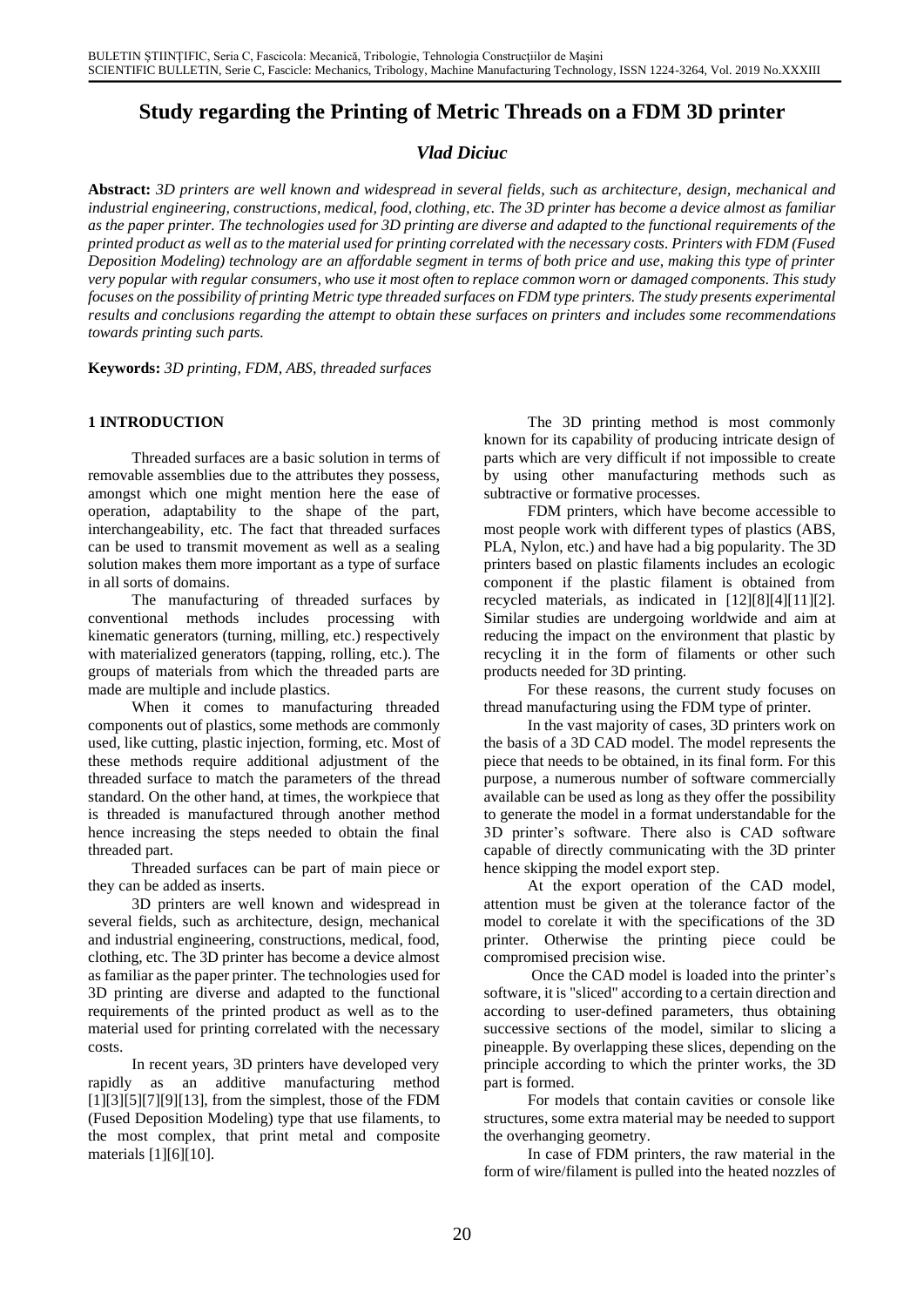the printer, which turn it into a flowing material. This semi-liquid material is then deposited, layer after layer, onto the printing surface, according to every layer's contour obtained during slicing.

This way of obtaining the model, although it copes successfully for most of the parts, in terms of threaded surfaces, it represents a challenge. The character of difficulty is given by the 3D helix shape of the thread coil which, by the technique described above, is created from successive segments added to the model. This makes the coil a discontinuous surface, regardless of the direction in which the piece is printed. Theoretically this would not be problematic if all printing parameters remained the same throughout the process; however, this is not possible given the positioning, the control of the extruded material, its temperature, the adhesion between the successive layers deposited and other such processspecific variables. These variables are the more difficult to control as the printer is in the mid and low range, in terms of performance. Due to these details and to the noncompliant parts obtained after printing during day-to-day activity, it was decided to develop this study which aims to establish correlations between printing parameters so that the threaded surfaces obtained can be used as such, without any further alteration, after the 3D printing process.

#### **2 EXPERIMENTAL PREPARATION**

The printing process has been conducted on a CubeProTrio printer from 3D Systems with the following main characteristics:

- maximum build size: 285.4 x 270.4 x 230 mm;
- layer thickness: 70, 200, 300 μm;
- print tolerance:
	- X and Y axis  $\pm 1\%$  dimension or  $\pm 0.2$  mm. whichever is greater.
	- $Z$  axis  $\pm$  half the processed  $Z$  resolution;

- print speed extruded volume: 15 mm/sec and polymer dependent.

- number of printing heads available: 3

- number of printing heads used for this study: 1

- printing platform type: thermo-resistant glass

- slicing software: CubePro V1.105

Acrylonitrile Butadiene Styrene (ABS) filament has been chosen as printing material.

The slicing software of the printer only accepts \*.STL files so this had to be the file format in which the CAD model had to be exported.

To be able to make a comparison on the printer's capability, two types of threads have been chosen to be printed: one consisting of a larger diameter and bigger pitch, i.e. M12x1.75 and one with a smaller diameter and smaller pitch, i.e. M6x1. Both threads were applied externally on screw like parts to ease the post-printing analysis. The drawing of the two parts is shown in figure 1. The head of the screw like part was modeled square to shorten the printing time and to optimize the use of printing material.

When it comes to choosing the 3D modeling software precautions must be taken because for threaded surfaces, most of the commercially available software does not effectively model the thread's helix. They only record it as a feature and recognize it later for example when making the 2D technical drawing of it.



*Fig. 1.* Drawings of the two threaded pieces that were printed

It is for this reason that in most of the cases, the thread's helix must be modeled. This is usually achieved by revolving the thread's cross-sectional profile along a directing curve and adding or subtracting the resulting feature.

This in turn increases the overall manufacturing cycle and it is sometimes prone to error.

To overcome these issues, for this study, the Autodesk Fusion 360 software has been used. This software offers the possibility to choose between a represented or an effectively modeled threaded surface. By using the Thread command the threaded surface is generated according to the ISO standard implemented in the software's database.

If the threaded surface is obtained by effectively modeling it on the piece, when creating the 2D drawing, the threaded surface is represented as shown in figure 1 and not according to the technical drawing standards. As a general recommendation, this feature of the software is to be used when the modeled piece will be 3D printed.

Autodesk Fusion 360 was also used for converting the 3D model to \*.STL file needed for the printer's slicer.

The settings of the slicer were chosen as such to reflect two printing capabilities of the 3D printer:

- one Standard implemented in the slicer software by the printer's manufacturer

- one enhanced, based on the results obtained in the first case. The printing parameters used for the Standard mode are shown in Table 1.

At first the M12 piece was prepared for printing. Following printing, the profile and pitch of the thread were assessed by means of a feeler gauge.

*Table 1. Printing parameters for the Standard mode*

| <b>Printing configuration - Standard</b> |             |  |  |
|------------------------------------------|-------------|--|--|
| <b>Layer resolution</b>                  | $200 \mu m$ |  |  |
| <b>Print strength</b>                    | Strong      |  |  |
| <b>Print pattern</b>                     | Cross       |  |  |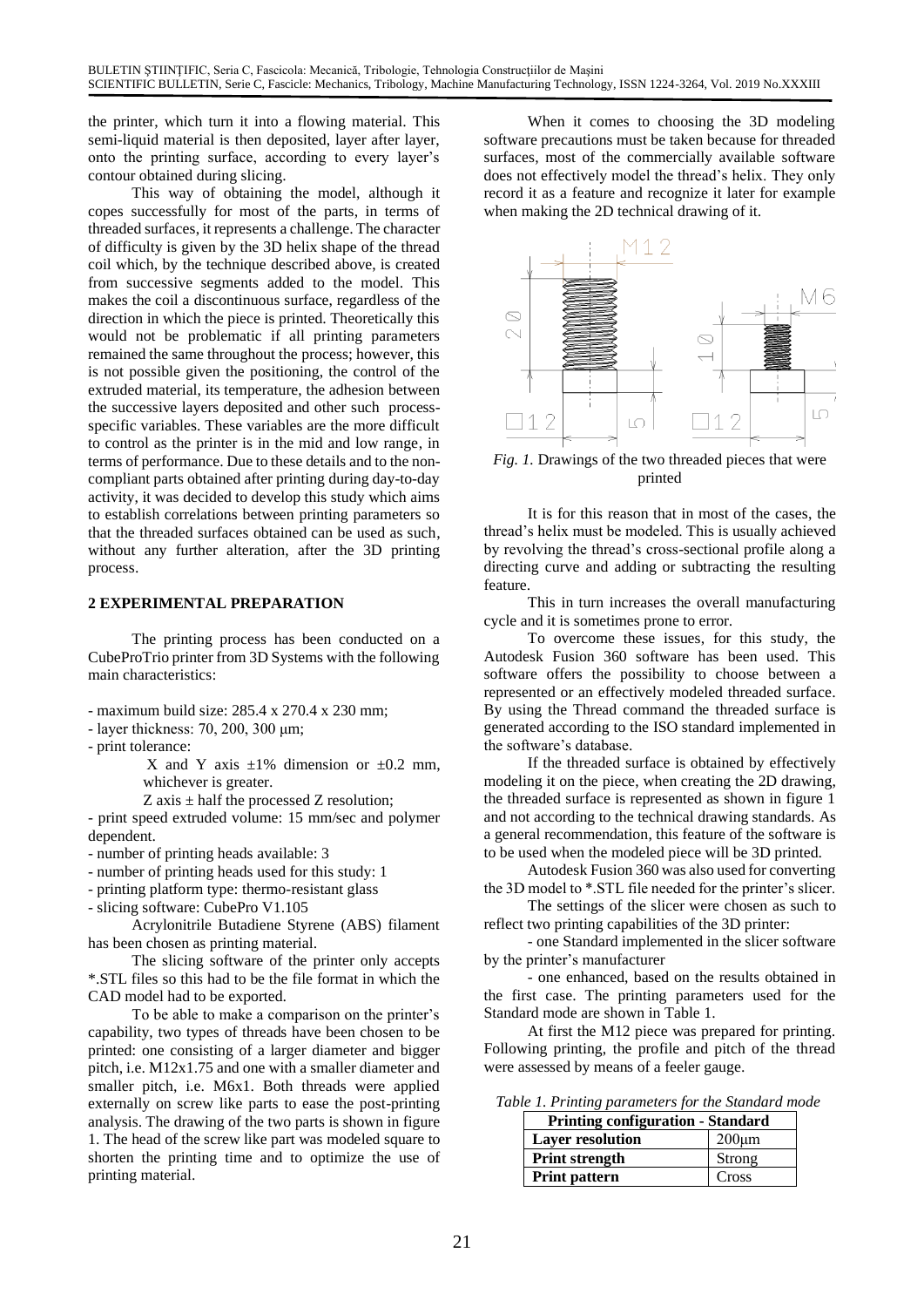| Pattern fill spacing         | 4 mm     |
|------------------------------|----------|
| Top surface layers           | 6 layers |
| <b>Bottom surface layers</b> | 4 layers |
| <b>Outer walls</b>           | 2 layers |

Afterwards the printed piece was tested on how it matched with a nut as an assembly operation. Based on these results the enhanced printing configuration was devised and the process was repeated for the new printing configuration. The results are presented in the following section.

#### **3 EXPERIMENTAL RESULTS**

The *results* of the first printed piece, using the Standard configuration of the printer (Table 1), can be seen in the figures 2 and 3. The printing time for this instance was 52 minutes.



*Fig. 2.* Assessment of the printed piece with the feeler gauge



*Fig. 3.* Assessment of the printed piece by assemblying it with a matching nut

Although assembly with the nut was possible, it can be seen from Figure 2 that the pitch is not constant over the whole checked length (there is a slight deviation). In figure 2 it can also be seen that the thread profile is

wavy due to the filament used which had a cylindrical section. This profile may change the strength and assembly behavior. Also, due to the small thickness of the walls, in the connection area of the thread with the head of the screw, the piece broke (fig.4).



*Fig. 4.* Internal structure of the sectioned piece

Based on these initial results, it was decided to modify the printing configuration to overcome the problems recorded. The layer resolution was altered to obtain a much smoother thread profile. Also, the number of the layers in the outer walls was increased for the same purpose. The filling strength pattern, and spacing were modified as well to overcome the weak resistance of the piece. Table 2 was introduced to reflect all these changes.

| <b>Printing configuration - Custom</b> |                |  |  |  |
|----------------------------------------|----------------|--|--|--|
| <b>Layer resolution</b>                | $70 \mu m$     |  |  |  |
| <b>Print strength</b>                  | Almost         |  |  |  |
|                                        | Solid          |  |  |  |
| Print pattern                          | Diamonds       |  |  |  |
| <b>Pattern fill spacing</b>            | $6 \text{ mm}$ |  |  |  |
| <b>Top surface layers</b>              | 8 layers       |  |  |  |
| <b>Bottom surface layers</b>           | 6 layers       |  |  |  |
| <b>Outer walls</b>                     | 6 layers       |  |  |  |

|  | Table 2. Printing parameters for the enhanced mode |  |  |
|--|----------------------------------------------------|--|--|
|  |                                                    |  |  |

The printing time recorded for this instance was 2 hours and 19 minutes and the results are shown in figures 5 and 6.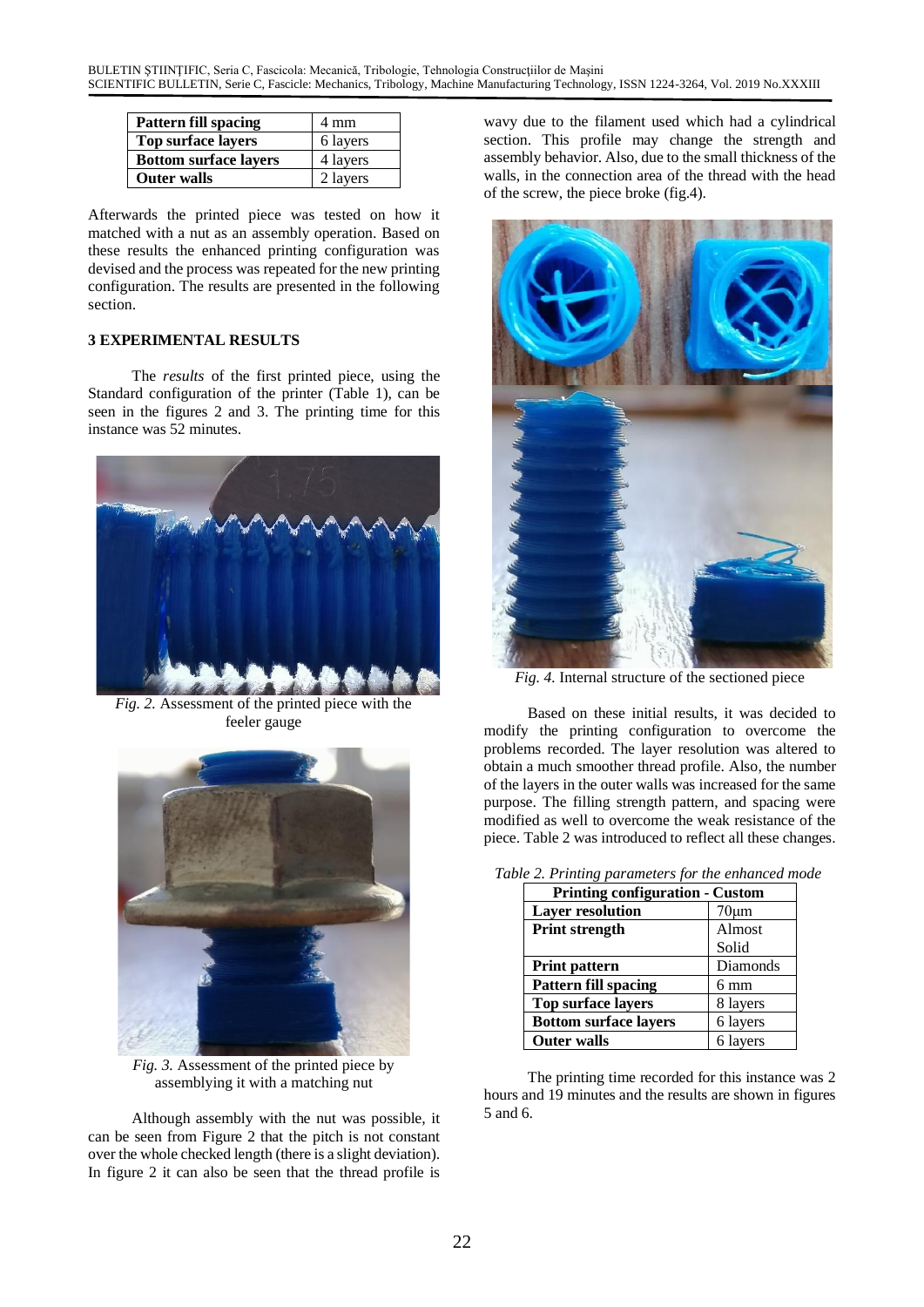

*Fig. 5.* Assessment of the printed piece with the feeler gauge



*Fig. 6.* Assessment of the printed piece by assembling it with a matching nut

Assembly with the nut was possible and it can be seen in figure 5 that the pitch is relatively constant over the entire length checked.

In figure 5 it can also be seen that the profile of the thread is much closer to that of the ideal thread and this is due to the small thickness of the section layer, which was of just 0.07 mm.

In the connection area of the thread with the screw head, the part is much more robust due to the high degree of filling of the part, as shown in figure 7.



*Fig. 7.* Part filling for the Custom printing setup

Figure 8 shows the protrusions left over from the successive passage of the print head from one deposited layer to another.



*Fig. 8.* Printing protrusions comparison

In the case of Standard printing, these protrusions are much more obvious but given the depth of the thread profile and the size of the pitch relative to them, they do not influence the function of the thread. However, it is recommended that after such results, an assembly with a steel counterpart to be made to run the threads off of the protrusions.

The afore mentioned protrusions can become problematic for smaller threads. In the lower image shown in figure 8, on the piece printed with a better setting, the printing protrusions are unnoticeable.

By using the configuration presented in Table 1, the second piece (M6x1) has been printed. The printing results can be seen in figures 9 and 10. The printing time in this case was 30 minutes.



*Fig. 9.* Assessment of the printed piece with the feeler gauge

After printing, the consistency and the profile of the thread were checked on the piece with the help of the feeler gauge (fig.9). Great deviations from the profile and from the thread pitch were observed due to the large thickness of the deposited layer, compared to the thread parameters.

The assembly with the nut was not possible in this case mainly due to the printing protrusions shown in Figure 10, which formed with each passage of the printer to a new section.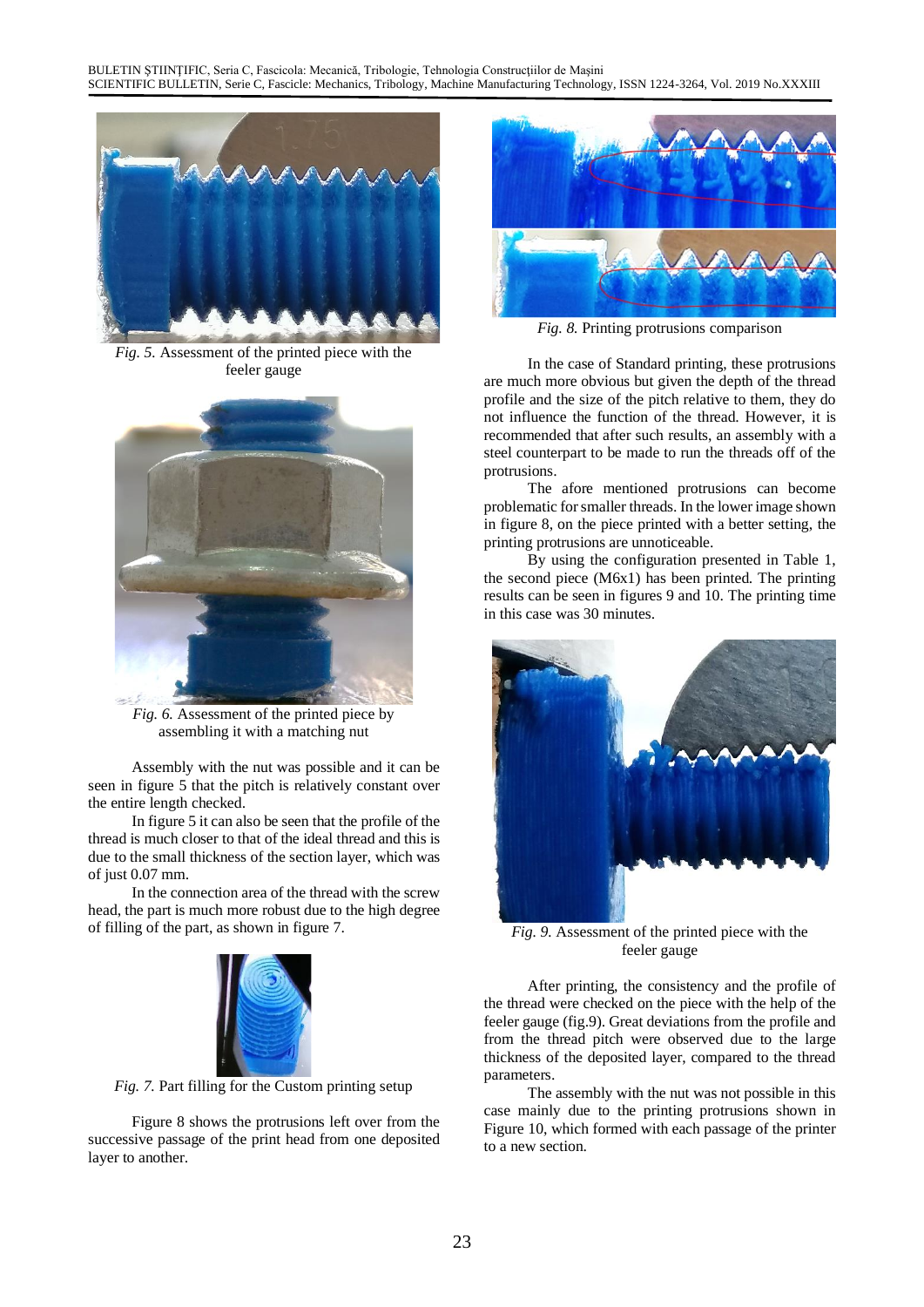

*Fig. 10.* Detailed view of the printed thread M6x1

In such cases as the one presented in figures 9 and 10, if the steel nut is forced to join the thread of the screw, it can act as a die-stock and reshape the helix of the thread rendering it totally out of shape but creating the impression that the nut is matched. When removing it the damage to the helix can be clearly seen, so it is not recommended.

Following the results presented above, it was decided to change the print settings so as to remove the disadvantages, using the print parameters shown in Table 2 with the following amendment: the number of layers of material deposited to form the outer walls of the part was set to 4 instead of 6, due to the small size of the threaded area section.

Figures 11 and 12 show the printing results.



*Fig. 11.* Assessment of the printed piece with the feeler gauge

Even if even in this case there were printing protrusions on the threaded surface (fig.11), they were much smaller and did not influence the assembling capacity of the printed part with the steel nut (fig.12). The thread profile and its pitch were also in accordance with those on the feeler gauge (fig.11). The print time for this configuration was 1 hour and 30 minutes.



*Fig. 12.* Assessment of the printed piece by assembling it with a matching nut

#### **4. CONCLUSIONS**

A first general conclusion resulting from this study is that by using the right settings, one can print metric threaded surfaces on FDM 3D printers.

For some printing configuration, the threaded surface does not meet the standard requirements, especially due to the thickness of the layer of material deposited and the area from one layer of material to the next. As a rule of thumb, it can be said that for large thickness of the layers, the resulting quality of the threaded surface is lower than in the case of smaller layer thickness. On the other hand, the smaller the layer thickness, the greater the printing time needed for the same part. These observations generally apply to the most majority of 3D printers commercially available on the market, due to the way the surface is generated.

An evaluation of the printer's capability regarding the print quality of the threads is always required before printing the actual threaded part. This capability must be closely correlated with the thread parameters to be obtained.

Attention must be given to the time needed for the printing operation and to the quantity of material used during the operation. Even if such pieces are produced in a small number, some economical considerations can be taken into account when establishing the printing parameters.

The strength characteristics of 3D printed threads have not been assessed in this paper and it is a requirement for parts that are to be used in real assemblies as they are subjected to static and dynamic stresses. The printing settings in this case will have to be tuned accordingly.

The same evaluation process presented in this paper should be used for nut like parts because the internal thread could raise different challenges than the exterior one. The threaded surface becomes concave as opposed to